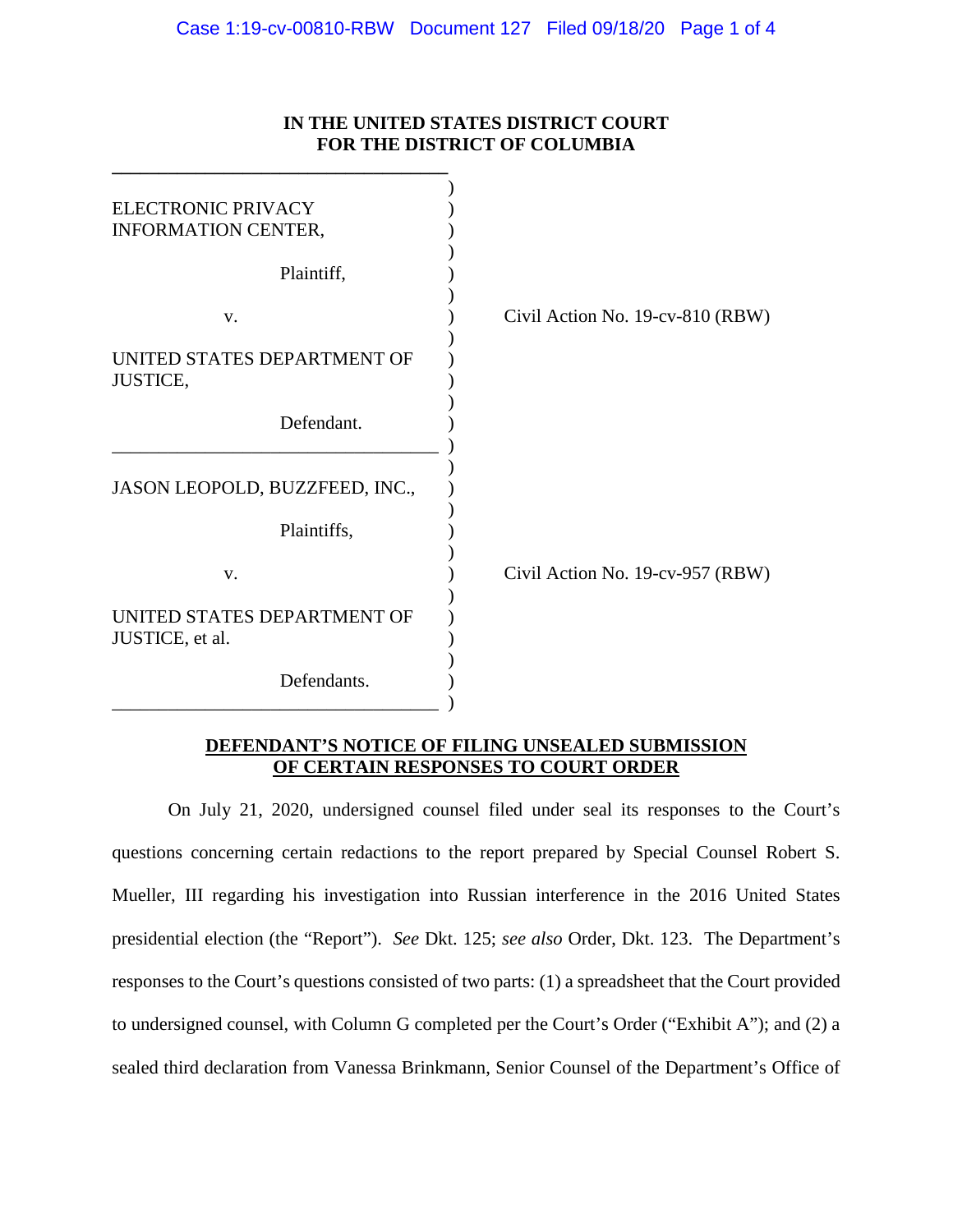## Case 1:19-cv-00810-RBW Document 127 Filed 09/18/20 Page 2 of 4

Information Policy, which provides additional detail for certain responses in Exhibit A. A redacted, public version of Ms. Brinkmann's third declaration was filed on the docket in July. *See*  Dkt. 126-1.

As previously described in detail, *see* Dkt. 126, in July 2020, the Department conducted another comprehensive review of the redactions listed in Exhibit A and determined that certain information in the Report now could be released without harming government interests or pending matters. The Department previously requested leave of the Court to provide to Plaintiffs a version of Exhibit A that only shows the information for which the Department is withdrawing its withholdings. *See* Dkt. 126. Because the Court granted such leave at the *ex parte* hearing held on September 15, 2020, Defendant respectfully submits a redacted version of Exhibit A that only shows the information for which the Department is withdrawing its withholdings. Where the Department withdrew only one of several bases for a redaction, the Department continues to withhold the underlying information and that information was therefore redacted.

Dated: September 18, 2020 Respectfully submitted,

JEFFREY BOSSERT CLARK Acting Assistant Attorney General Civil Division

ELIZABETH J. SHAPIRO Deputy Director Federal Programs Branch

*/s/ Courtney D. Enlow*

COURTNEY D. ENLOW Trial Attorney United States Department of Justice Civil Division, Federal Programs Branch 1100 L Street, N.W. Room 12102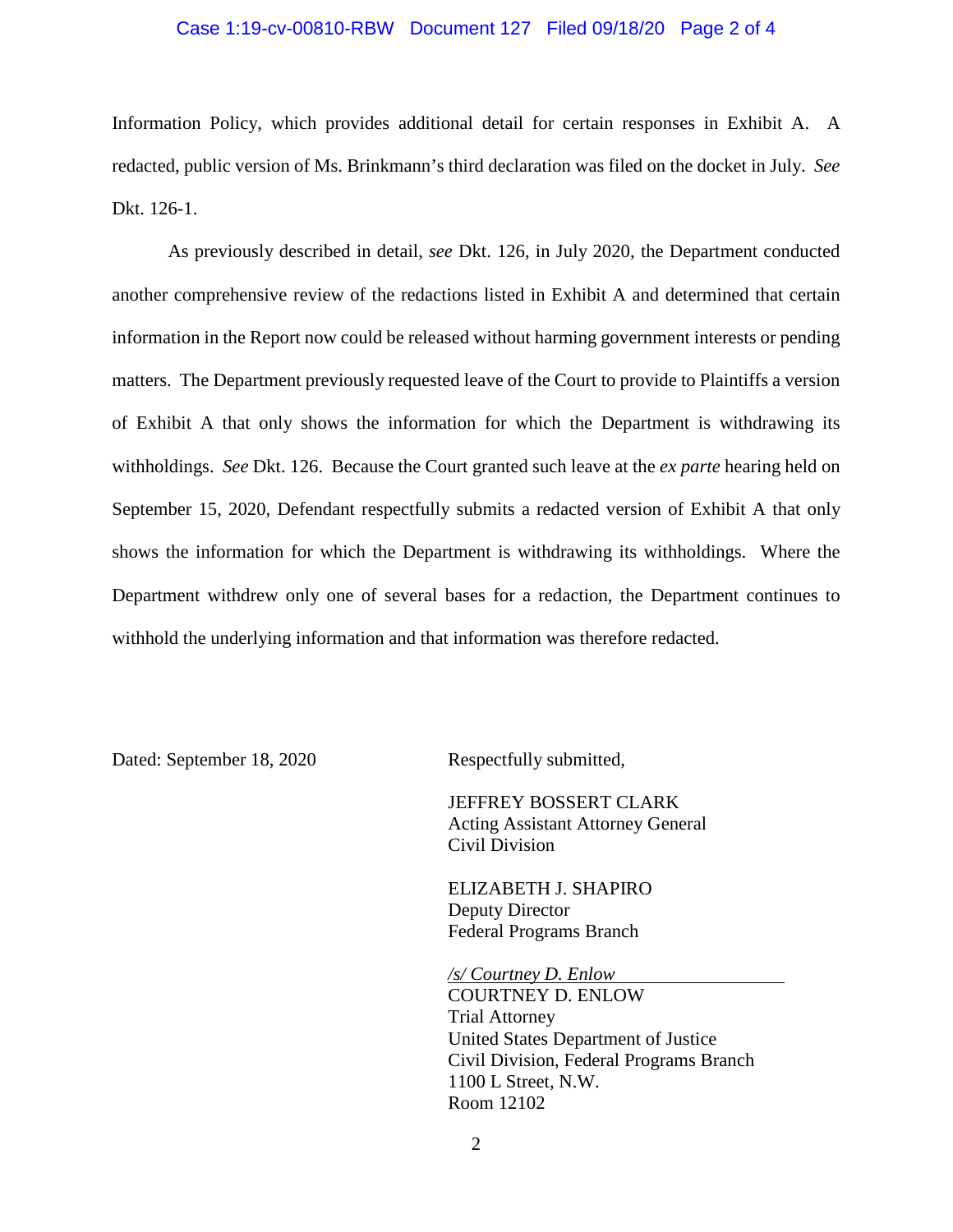Washington, D.C. 20005 Tel: (202) 616-8467 Email: courtney.d.enlow@usdoj.gov

*Counsel for Defendant*